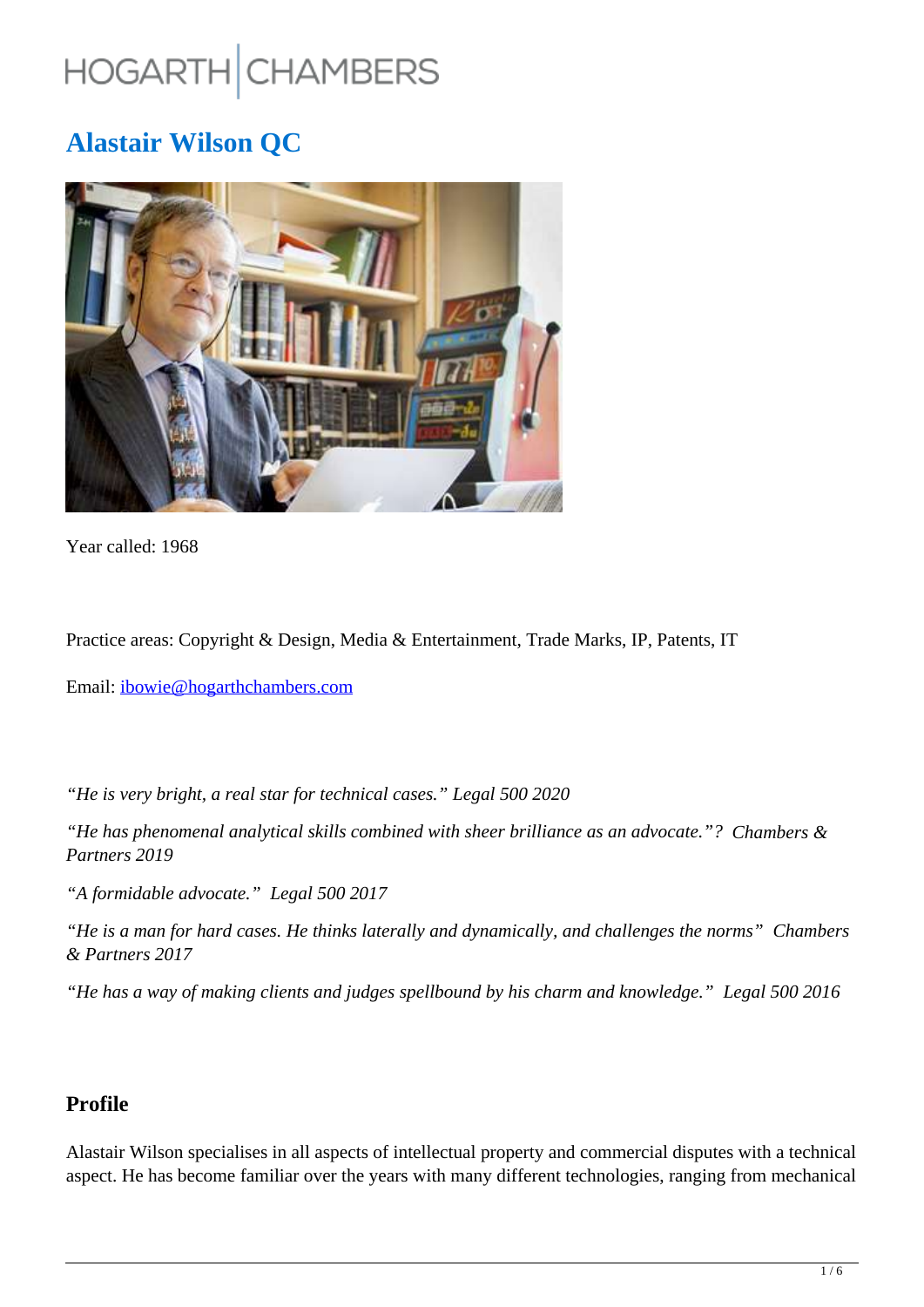devices to microbiology. His experience of copyright and confidential information has led to appearances in a number of important privacy cases. He appears in the Technology and Construction Court, and has also appeared in a number of computer law and electronics cases. (Arising out of Express Newspapers v Liverpool Evening Post, he also advises on Lottery and Gaming matters.)

His cross-examination played a crucial role in his clients' success in, for example, Designer's Guild v Russell Williams [2000] 1 WLR 2416 (House of Lords – see page 2430), Sabaf v MFI & Ors [2004] UKHL 45 (House of Lords – see paragraghs 31-32) and Just Employment v Just Employment Ltd [2007] WL 2817829 (see paragraph 41).

Alastair is listed by "The Legal 500" and "Chambers and Partners" as a Leading Silk in Information Technology and Intellectual Property.

## **Directory & Testimonial Quotes**

**Chambers & Partners 2020** "He provides down-to-earth advice and succeeds in distilling complex issues into a digestible form for clients."

**Chambers & Partners 2019** "He's a very innovative thinker and a creative mind who develops interesting angles on cases. Very good on his feet in court."

**Chambers & Partners 2018** "He is very effective, very quick at thinking on his feet and he has a very nice courtroom demeanour." "He is an exceptional and highly experienced IP barrister who is very hardworking."

**Chambers & Partners 2017** *"He is a man for hard cases. He thinks laterally and dynamically, and challenges the norms."* 

**Chambers & Partners 2016** *"A brilliant IP lawyer who does not rest until he has looked at a problem from every angle."* 

**Chambers & Partners 2014** *"Another seasoned silk at Hogarth whom sources rate for his determination and advocacy skills. He undertakes a variety of cases across a range of technical industries. He has a great courtroom style and his considerable experience gives real confidence to the client. He really gets to grips with the nitty-gritty of the case."*

#### **Chambers & Partners 2012**

**In Intellectual Property:** *"Alastair Wilson QC is an experienced and exceptionally able silk with a reputation for being an innovative lateral thinker. He is "very smooth and very bright," and is well equipped to handle a broad range of highly technical IP matters."*

**In Information Technology:** *"Alastair Wilson QC brings his formidable intellect to bear on a host of cases. His recent appearances have included MMW v Cellxion, a patent case regarding mobile phone interception equipment."*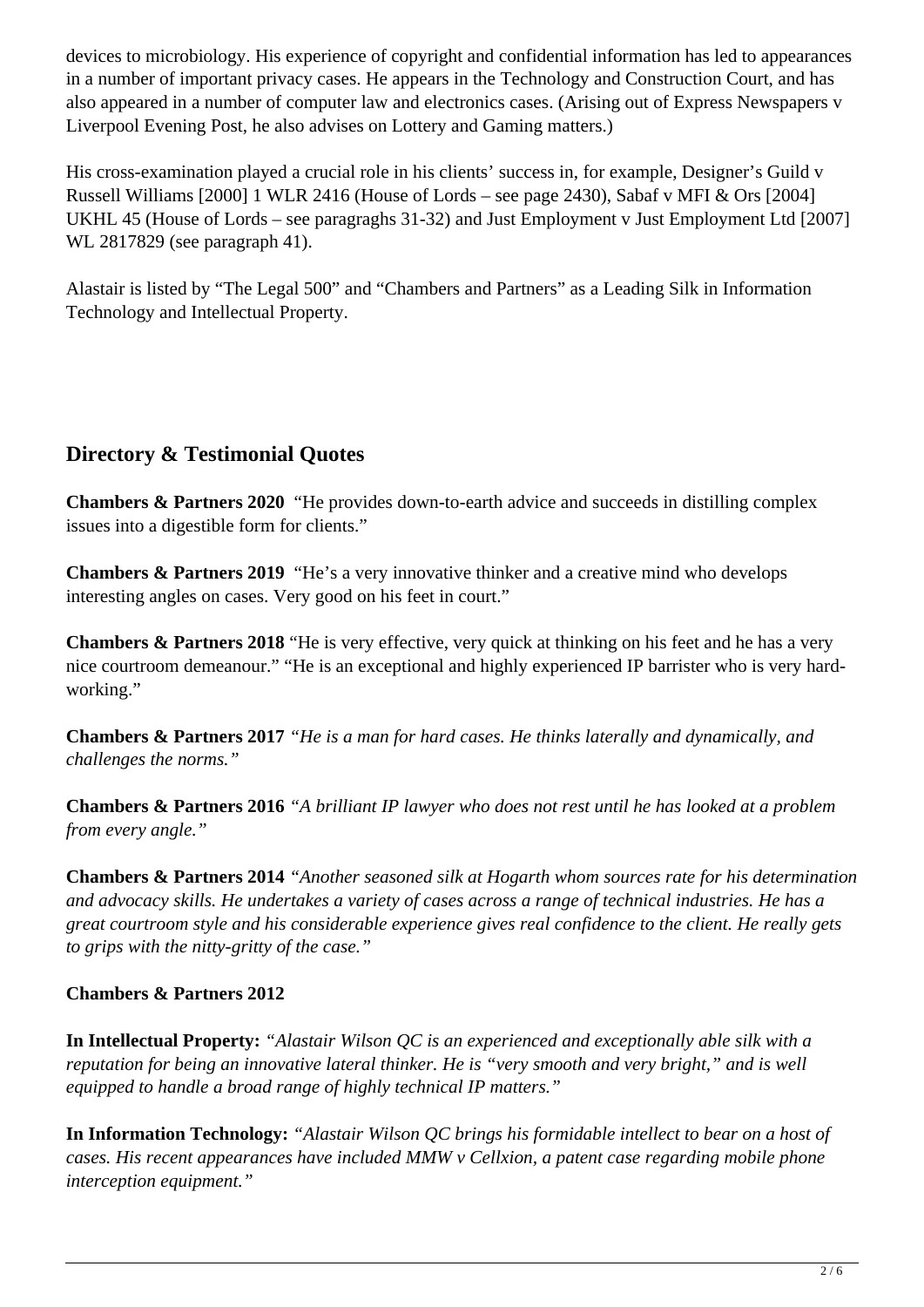**Legal 500 2021** "*Fantastic for highly technical matters."*

**Legal 500 2020** "*He is very bright, a real star for technical cases."*

**Legal 500 2019** *"He handles issues concerning all IP rights, including patent disputes in the technology sector."*

**Legal 500 2016** *"He has a way of making clients and judges spellbound by his charm and knowledge."* 

**Legal 500 2015** "*Charming and brilliant*."

**Legal 500 2013** *"Alastair Wilson QC is absolutely excellent."* 

**Legal 500 2011**

**In Intellectual Property:** Alastair is *"extremely intelligent and able to get on top of complex legal issues quickly"*

**In Media and Entertainment:** Alastair *"has expertise in copyright and confidential information, which has led him to some high-profile cases, including Lucas Film v Ainsworth, involving copyright issues surrounding the costumes in the Star Wars films."*

Alastair is regarded in **Who's Who Legal 2015**.

## **Career**

Called 1968 (Middle Temple), QC 1987

Called Eire 1977

Called Northern Ireland 1989 (QC)

Recorder 1996

Mathematics and Law at Pembroke College, Cambridge (Exhibition).

#### **Cases**

**Patents**

**Philips Lighting North America Corporation & Anor v Megaman (UK) Ltd & Ors.** – a patent infringement action involving LED lights.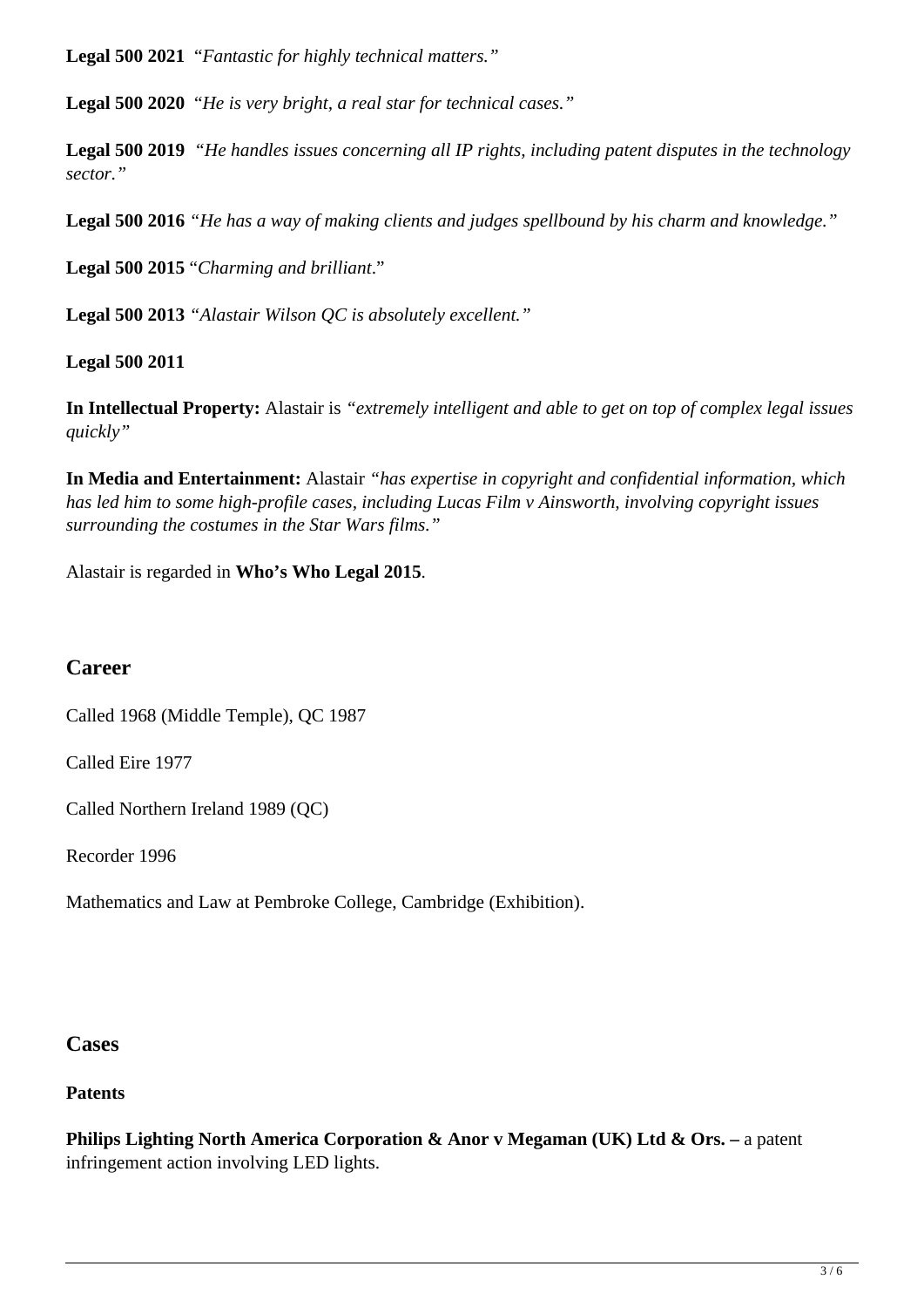**Fontem Holdings BV & Anor. v Ten Motives Ltd & Anor. [2015] EWHC 2752** – a matter regrding a strike out application in an patent infringement action for vaping cigarettes.

**Kennametal v Pramet Tools SRO & Anor [2014] EWHC 1438 & [2014] EWHC 565 –** patent action involving mechanical patents and difficult issues of infringement and validity.

**Protomed v Medication Systems [2012] EWHC 3726 (Ch) & [2013] EWCA Civ – unusual case where** interim injunction was refused on the ground that the patentee had no arguable case. Upheld on appeal

**MMI v Cellxion [2012] EWCA Civ 139**; Appropriate costs order where Defendants invalidated patent on only one of several argued objections

**MMI v Cellxion [2012] EWCA Civ 7**; Patent for phone tapping equipment held invalid in light of one brief description plus common general knowledge

**Allan Nuttall v Fri-Jado [2009] EWCA Civ 1520**; Patent for heated food storage cabinet valid and infringed.

**FNM v Drammock [2009] 1294 (Pat)**; Meaning of the word "for" in a patent claim

**San Gobain v Fusion Provida [2005] EWCA Civ 177**; Patent for long life metal protection upheld despite extremely close prior art.

**Sabaf v MFI [2004] UKHL 45**; Patent invalid as a mere collocation. Observations on joint tortfeasorship in the case of a foreign manufacturer.

**Trade Marks and Passing-off**

**Elliott v LRC Appointed person, 2 May 2013**; Trade Mark LUV for sex toys not confusingly similar to LOVE for condoms etc.

**Och-Ziff v Och Capital [2010] EWHC 2462 (Ch)**; Initial interest confusion in trade mark infringement and passing off cases.

**Sport international v Inter-Footwear [1984] 1 W.L.R. 776**; House of Lords decides that relief against forfeiture doctrine does not apply to a trade mark licence

#### **Confidential Information**

**AVB v TDD [2014] EWHC 1442 (QB) & [2014] EWHC 1663 (QB)** – a privacy case.

**Vestergaard Frandsen v Bestnet [2013] EWCA Civ 428**; Form of enquiry as to the damages for misuse of confidential information

**Vestergaard Frandsen v Bestnet [2013] UKSC 31**; In order to establish liability of an employee for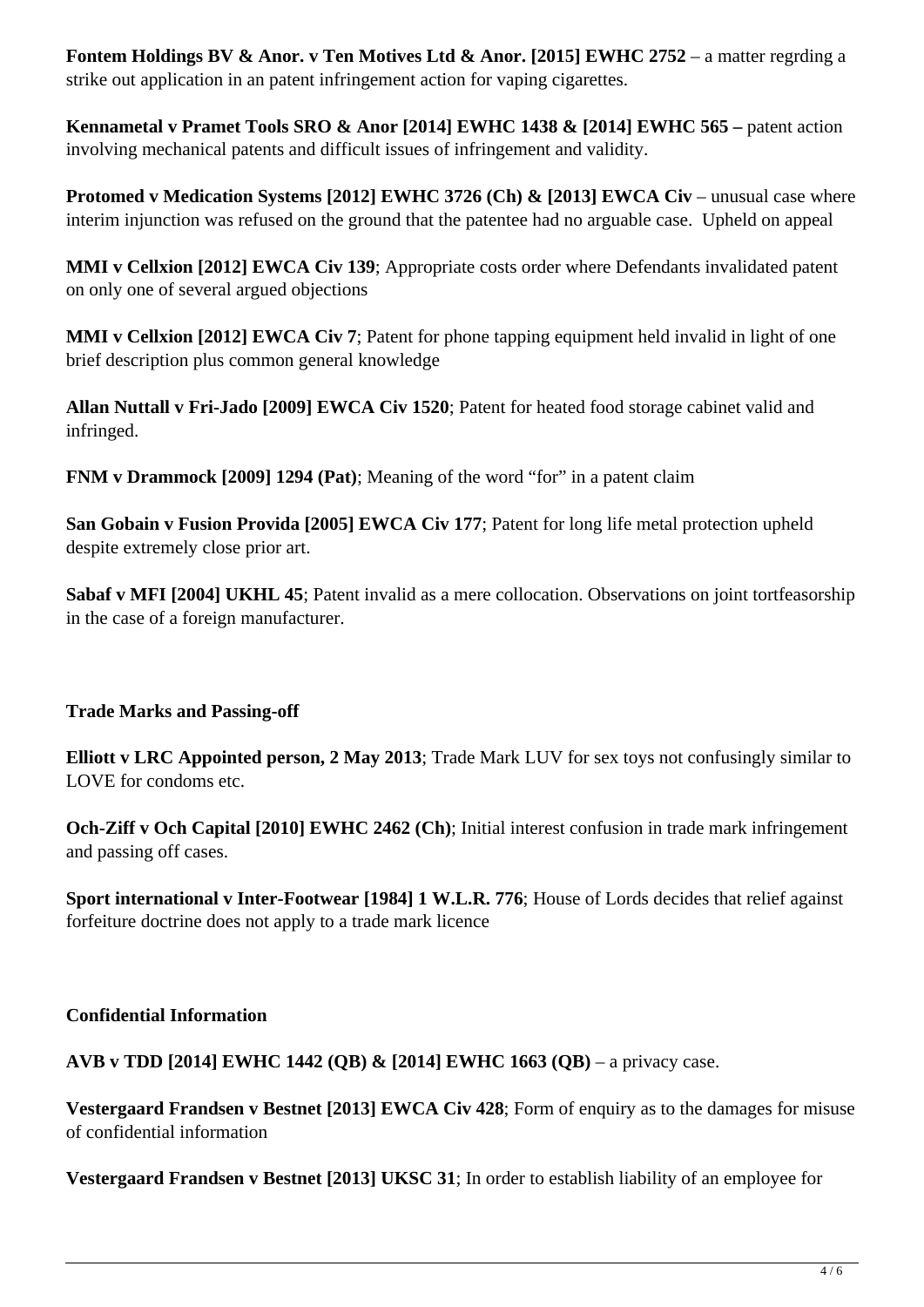misuse of confidential information it is necessary to show that they personally had the necessary *mens rea*

**FNM v Drammock [2009] 1294 (Pat)**; How far can confidence protect specific recipe for known product?

#### **Copyright and Design**

**Sony / ATV Music Publishing LLC & Anor. v. WPMC Ltd & Anor [2015] EWHC 1853** – copyright and performing rights case relating to a recording of the Beatles' first US concert. Dealt with issues of estoppel and the US fair use defence.

**Lucasfilm v Ainsworth [2011] UKSC 39**; Effect of section 51 of the Copyright, Designs and Patents Act 1988: Star Wars mask not a sculpture therefore not protected by UK copyright in drawings. Jurisdiction of English Courts to try foreign infringement cases.

**Grisbrook v MGN [2009] EWHC 2520 (Ch)**; Contempt of Court: breach of earlier copyright injunction for newspaper to make back numbers available on the internet.

**British Leyland v Armstrong Patents [1986] AC 577**; Special defence available to manufacturers of spare parts despite copyright infringement.

#### **Other**

**Fearns v Anglo-Dutch Paint and Chemical [2010] EWHC 1708 (Ch)**; Enquiry as to damages for, inter alia, trade mark infringement

**Douglas v Hello (No 9) [2004] EWHC 63 (Ch)**; Enquiry as to damages: over £1 million awarded for breach of confidence

**MMI v Timson and Cellxion [2006] EWCA Civ 317**; Mareva Order set aside and not re-imposed on ground of serious non-disclosure by Claimant

**Intergraph v Solid Systems [1995] ECC 53**; Competition law defence to computer copyright infringement case not struck out.

## **Membership**

Intellectual Property Bar Association

TIPLO